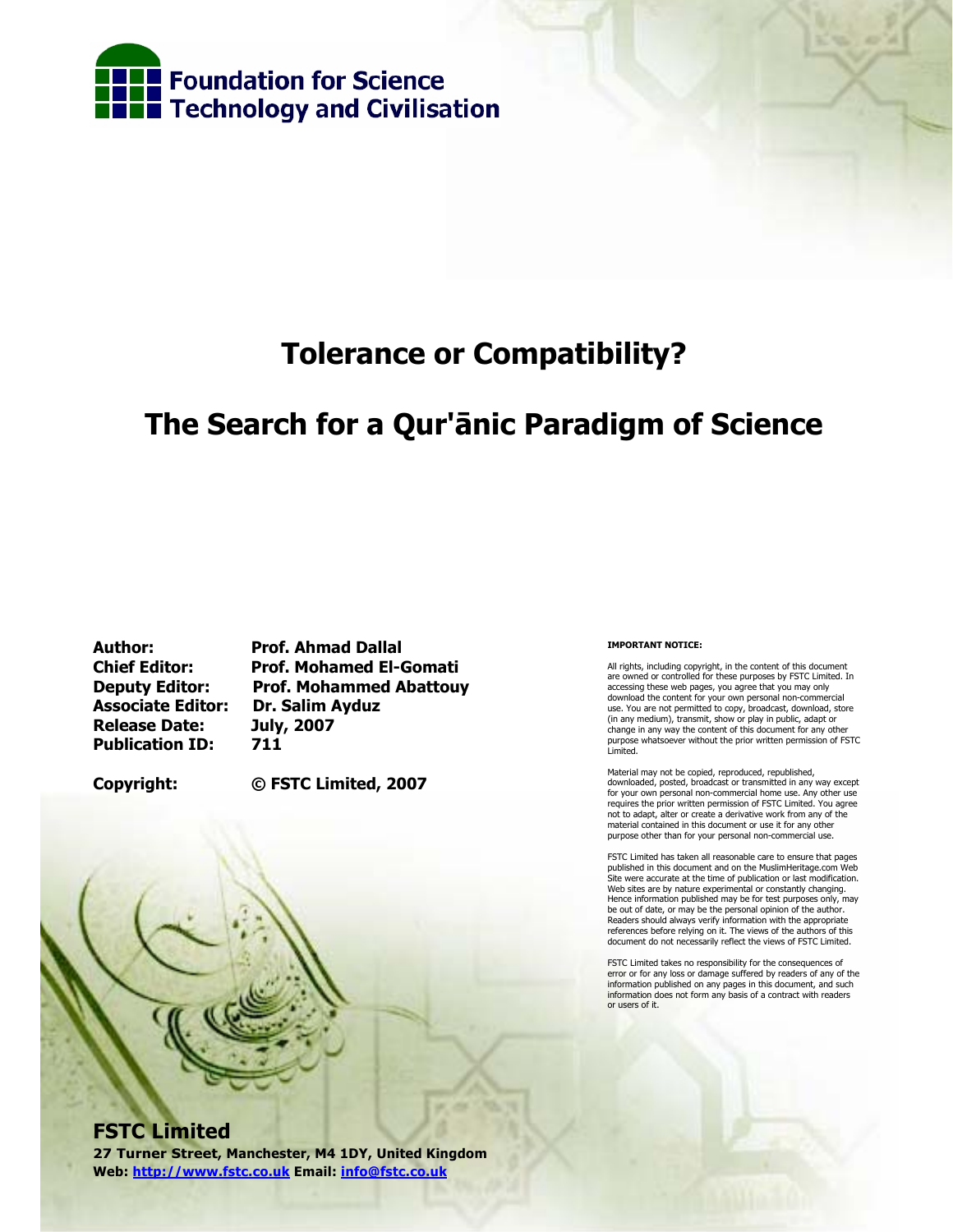# **TOLERANCE OR COMPATIBILITY? THE SEARCH FOR A QUR'ĀNIC PARADIGM OF SCIENCE**

### **Ahmad Dallal\***

Whether<sup>1</sup> one takes the standpoint of a believer or a textual critic, the Qur'ān, the foundational text of Islam, does not tell us anything unless we read it. The meaning of the Qur'ān, therefore, is inevitably intertwined with the understanding of its readers. Readings of the Qur'ān have not seized since the beginning of Islam, and over time, generations have read the text and commented on it in different ways, and thus produced what can be termed evolving cultural understandings of the text. Rather than doing what has become fashionable, look at the Qur'ān and quote some of its verses and then jump to make assertions about the Islamic or Qur'ānic stand on science, I will instead look at tafāsīr, commentaries on the Qur'ān, and try to discern from them how the relationship between the Qur'ān and science was understood in the cultures that produced these commentaries. What I will be looking at therefore is not an edified Islam that stands outside history, but the dynamic interaction between the text and the real historical communities that embodied Islamic culture. Of course, the relationship between science and Islam is reflected in a variety of genres and activities. In this essay, however, I will focus on the way this relationship has been understood in just one genre, tafsir; both because of the normative weight of this genre and because these commentaries provide credible registers of the cultural trends of their time.

In his anthropological history of India, Abū Rayhān al-Bīrūnī starts a chapter "On the Configuration of the Heavens and the Earth According to [Indian] Astrologers", with a long comparison between the cultural imperatives of Muslim and Indian sciences. The views of Indian astrologers, Bīrūnī maintains, "have developed in a way which is different from those of our [Muslim] fellows; this is because, unlike the scriptures revealed before it, the Qur'ān does not articulate on this subject [of astronomy], or any other [field of] necessary [knowledge] any assertion that would require erratic interpretations in order to harmonize it with that which is known by necessity" (Bīrūnī, 219). The Qur'ān, adds Bīrūnī, does not speak on matters which are subjects of hopeless differences, such as history. To be sure, Islam has suffered from people who claimed to be Muslims, but retained many of the teachings of earlier religions, and claimed that these teachings are part of the doctrines of Islam. Such, for example, were the Manichaeans, whose religious doctrine, together with their erroneous views about the heavens, were wrongly attributed to Islam (Bīrūnī, 220). Such attributions of scientific views to the Qur'ān are, according to Bīrūnī, false claims of un-Islamic origins. In contrast, all the religious and transmitted books of the Indians do indeed speak "of the configuration of the universe in a way which contradicts the truth which is known to their own astrologers." However, driven by the need to uphold the religious traditions, Indian astrologers pretend to believe in the astrological doctrines of these books even when they are aware of their falsity. With the passage of time,

<sup>-</sup>\* Professor of Arabic and Islamic Studies and Chair of the Arabic and Islamic Studies Department at Georgetown University, Washington DC.

<sup>&</sup>lt;sup>1</sup> Published originally in *La* science *dans les sociétés islamiques: approches historiques et perspectives d'avenir*. Edited by Mohammed Abattouy. Casablanca: Foundation of the King Abdulaziz for the Humanities and Islamic Studies, 2007, pp. 121-140. A longer version of this essay was published as "Science and the Our'ān", *Encyclopaedia of the Our'ān*, edited by Jane McAuliffe, Leiden: E. J. Brill, 2004, vol. 4, pp. 540-558.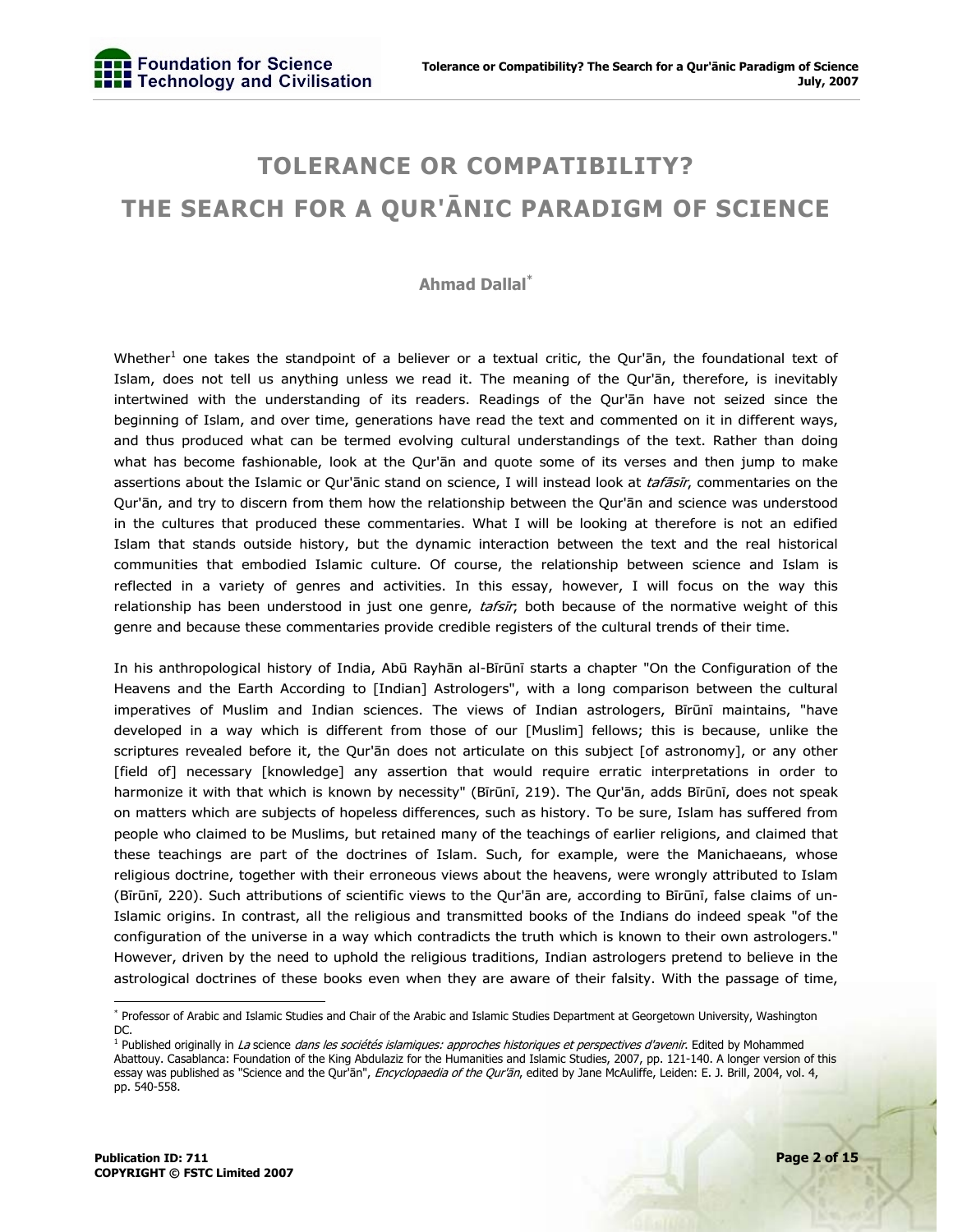

accurate astronomical doctrines were mixed with those advanced in the religious books which led to the confusion one encounters in Indian astronomy (Bīrūnī, 220-21).

Although not all Indian religious views contradict the dictates of the astronomical profession, the conflation of religious and astronomical knowledge undermines Indian astronomy and accounts for its errors and weaknesses. And this conflation of scripture and science, is contrasted by Bīrūnī with the Islamic astronomical tradition which, in his view, suffers from no such shortcomings. In Bīrūnī's view, therefore, the Qur'ān does not interfere in the business of science nor does it infringe on its realm.

Far from Bīrūnī's contentions, contemporary Islamic discourse on the Qur'ān and science abounds with assertions of the relationship between the two. This presumed relationship is construed in a variety of ways, the most common of which are the efforts to prove the divine nature of the Qur'ān through modern science. These efforts cover a wide range of activities including the establishment of institutions, holding conferences, writing books and articles, and the use of the internet to promote the idea of the scientific miracles of the Qur'ān. For example, a recent website search listed a little less than two million occurrences on Islam and science, most of which assert that the Qur'ān's prediction of many of the theories and truths of modern science is evidence of its miraculous nature and its Divine origins (Iqbāl, 15, 380). Such contentions are not just part of folk belief, but are also reflected in the work and writings of many contemporary Muslim intellectuals. As a manifestation of the popularity of this idea, the Muslim World League at Mecca formed in the 1980s the Committee on the Scientific Miracles of the Qur'ān and Sunna (traditions of the Prophet). The Committee has since convened numerous international conferences and sponsored various intellectual activities, all aimed at exploring and corroborating the connections between science and the Qur'ān. A recent meeting of this Committee in Cairo, reported in the mass media, urged Muslims to employ the "scientific truths which were confirmed in the verses of the Qur'ān and which, only recently, modern science has been able to discover" as a corrective to the current misunderstanding of Islam. The scientific miracles of the Qur'ān are the only weapon with which contemporary Muslims can defend the Qur'ān, and the only convincing language in this age of science and materiality (Al-Sharq al-Awsat, 9/23/2003).

The Qur'ānic attitude towards science, in fact, the very relationship between the two, is not readily identifiable, and the discordance between the classical and modern Islamic views on this subject is substantial. To be sure, almost all sources, classical and modern, agree that the Qur'ān condones, even encourages the acquisition of science and scientific knowledge, and urges humans to reflect on the natural phenomena as signs of God's creation. Most sources also argue that doing science is an act of religious merit and, to some, even a collective duty of the Muslim community. Yet, as actual debates of the Qur'ān and science show, the points of contention are far more significant than this one general convergence. More than any other place, these debates can be traced in interpretations of the Qur'ān, and in several other writings in which specific uses of the Qur'ān are promoted, or where a Qur'ānic framework and philosophy of science is adduced. Therefore, the starting point for the study of the Qur'ān and science is not the Qur'ān itself since, as we will see, there are considerable differences in the interpretation of the verses that may have a connection to science or the natural phenomena. For this reason, it is not useful to try to ascertain a particular Qur'ānic position on science. Rather, it is more productive to look at the way in which the relationship between science and the Qur'ān has been viewed by various Muslim thinkers, albeit of varying degrees of authority. The main source in which Qur'ānic paradigms of science are articulated is the genre of Qur'ānic exegesis (tafsīr, plural tafāsīr). Much as they insist on grounding themselves in the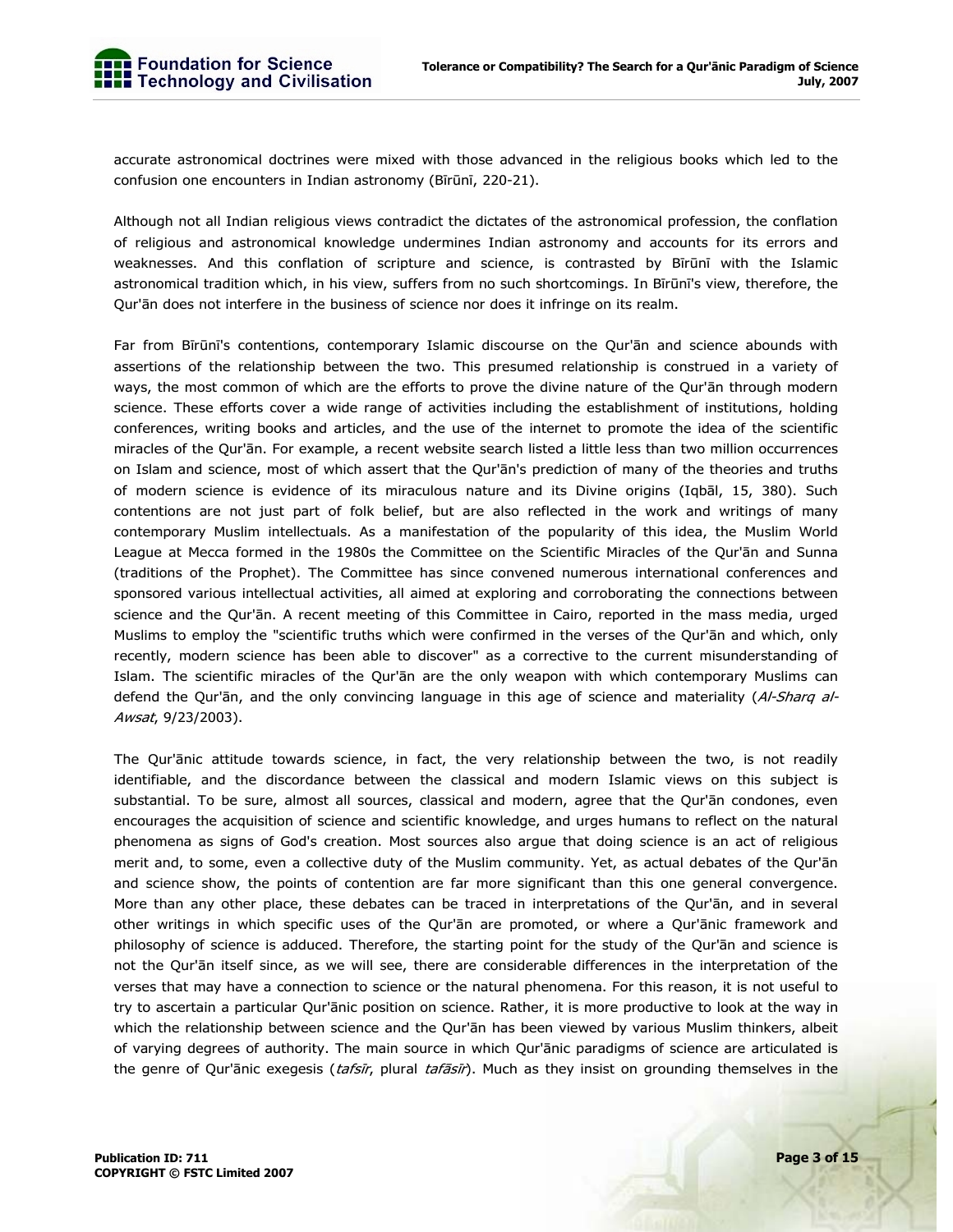immutable text of the Qur'ān, exegetical works are repositories of larger cultural debates and reflect the prevailing views at their time and place. Rather than identifying one fixed Qur'ānic paradigm of science, the task then becomes one of tracing the evolution of the Islamic discourse on the Qur'ān and science, and adducing some of the factors that shaped this evolutionary process.



**Figure 1:** Modern printing of the Qur'an in Maghribi calligraphy. Al-Musshaf al-Hassani, printed in Morocco, 1417 H, p. 3. Source: http://quran.habous.gov.ma/Default.aspx.

Traditional Qur'ānic exegetical works contain plenty of material of possible scientific import. However, despite the contemporary interest in the Qur'ān and science, this aspect of exegesis has not received much scholarly attention. One possible reason for this neglect is that, collectively, these traditional materials do not add up to what might be legitimately called a scientific interpretation of the Qur'ān. Traditional interpreters did not present themselves as engaging in such an interpretive exercise. A minority of traditional scholars, notably Abū Hāmid al-Ghazālī (d. 1111) and Jalāl al-Dīn al-Suyūtī (d. 1505), maintained that the Qur'ān is a comprehensive source of knowledge, including scientific knowledge (Dhahabī, 2:454- 464). The basis of the contentions of Ghazālī and Suyūtī are such verses in the Qur'ān as "for We have revealed to you the Book as an exposition of every thing" (Qur'ān 16:89). It should be noted, however, that the same verse starts with "Remind them of the Day when We shall call from every people a witness against them, and make you a witness over them;" after describing the Book as an exposition of everything the verse continues to say "and as guidance and grace and happy tidings for those who submit." Therefore,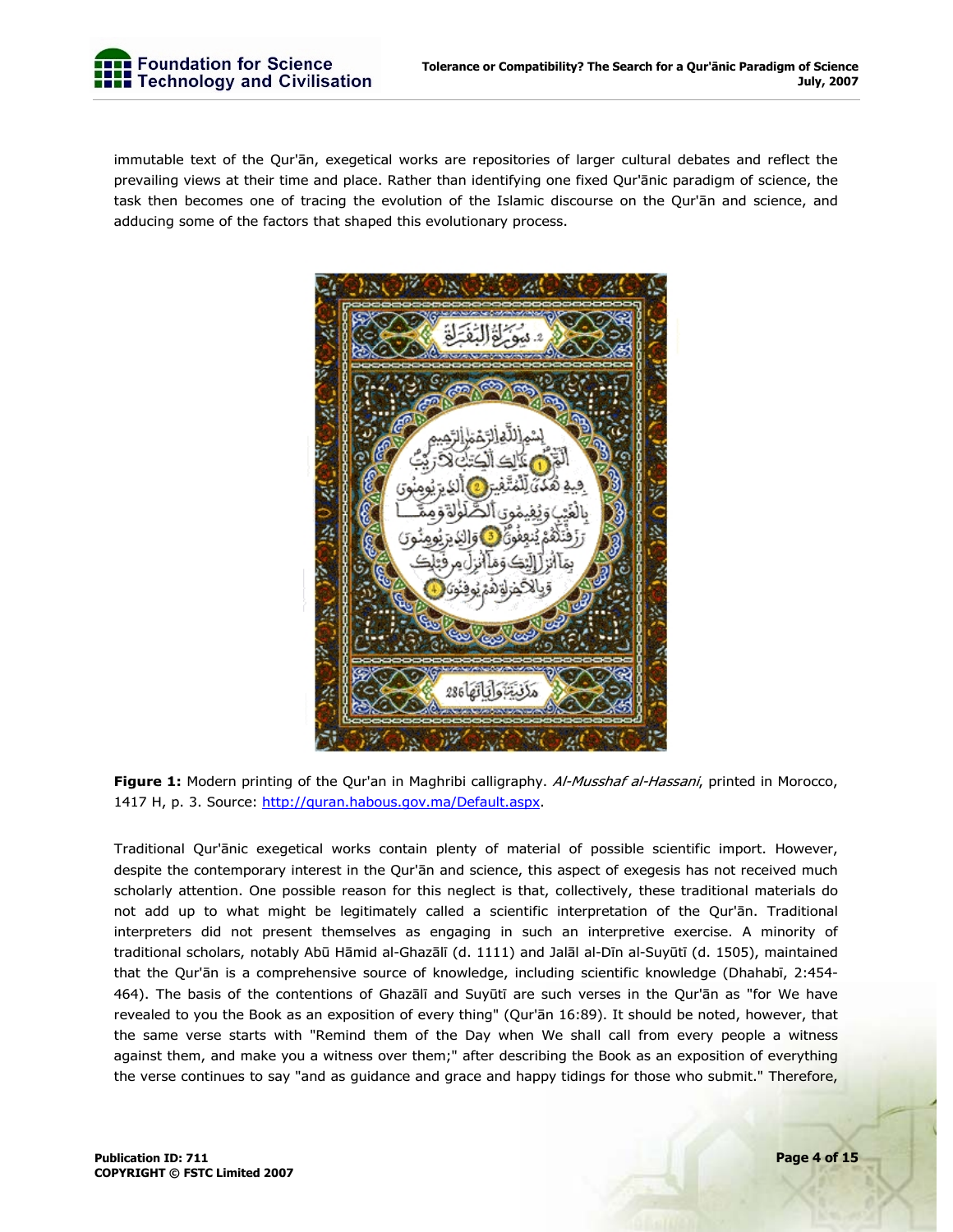

the likely reference in this verse to the exposition of knowledge is connected to knowledge of what would happen in the hereafter and the fate of believers. Despite their claims, neither Ghazālī nor Suyūtī proceeds to correlate, in a systematic interpretive exercise, the Qur'ānic text to science. Moreover, there are no instances in which these two or other exegetes claim authority in scientific subjects on account of their knowledge of the Qur'ān. Perhaps the most relevant cause for the absence of an articulation of a Qur'ānic paradigm of science in pre-modern times is that there was no need for such an articulation in the absence of the counter claims of a hegemonic culture of science, and the ideological outlook that accompanied the rise of modern science (Muzaffar Iqbal, 30).

To be sure, scientific subjects do come up in many medieval Qur'ānic exegetical works, but their treatment in these sources is radically different from their contemporary counterpart. I will address the contemporary approach later in this essay, but first I will explore the paradigmatic treatment of this subject in classical tafāsīr.

The instances of occurrence of scientific discourse in the classical Qur'ānic commentaries are invariably mixed with other kinds of discourse that have no connection to science. Qur'ān commentators had a distinct conception of what constitutes the main thematic emphasis of the Qur'ān, and they often, though not always, presented their detailed discussions of various subjects within this framework. Thus, for example, in his commentary on (Qur'ān 7:54), Fakhr al-Dīn al-Rāzī spells out the four themes around which the various discussions of the Qur'ān revolve (*madār amr al-Qur'ān*). Significantly, the verse in question relates to the natural order; it reads: "Surely your Lord is God who created the heavens and the earth in six days, then assumed the throne. He covers up the day with night which comes chasing it fast; and the sun and the moon and the stars are subjugated by His command. It is His to create and command. Blessed be God, the Lord of all the worlds." Before embarking on a lengthy discussion of this verse, Rāzī lists four overriding Qur'ānic themes: the oneness of God, prophethood, resurrection, and the omnipotence of God or the related question of predestination (Rāzī, 13-14:96ff.; see also Abū Hayyān, 1:809-11). All other themes, including the ones in this verse, ultimately underscore one of these four essential motifs. Rāzī proceeds to explain the manner in which this seemingly unrelated verse does indeed relate to the oneness and omnipotence of God. Rāzī lists several interpretations of the verse that would confirm this correlation. One is to argue that the heavens and the earth are created with a particular size, while their natures do not preclude the possibility of having a larger or smaller size. This shows, according to Rāzī, that a willing maker chose to give them this specific size and no other, thus proving the existence of a free and willing creator (Rāzī, 13-14:96-7). Alternatively, the creation at a specific time of the heavens and the earth, when they could have been created at an earlier or later time, is an act of choice by God, and not due to the inherent nature of either. The same argument also applies to the configurations and the positions of the various parts of the universe relative to each other, and so on (Rāzī, 13-14:97-8). After a lengthy digression to disprove the attribution of place and direction to God (Rāzī, 13-14:98ff.), Rāzī then returns to the first theme, albeit from a different perspective. He enumerates the benefits that result from the succession of day and night, again as proof that God creates the world in a specific fashion in order to maximize the benefit for humans from this world (Rāzī, 13-14:117). Rāzī then undertakes a linguistic exploration, typical of Qur'ānic commentaries of all kinds, of the meaning of the word subjugated (*musakhkharāt*). The sun, he reports, has two motions: the cyclical rotation of one is completed in a year, while the other in a day. Night and day, however, are not due to the motion of the sun but to the motion of the great orb which is also the throne (Rāzī, 13-14:117-8). Moreover, each heavenly body or planet has an angel assigned to it to move it when it rises and sets (Rāzī, 13-14:118-9), and God has endowed the throne or the great outer orb with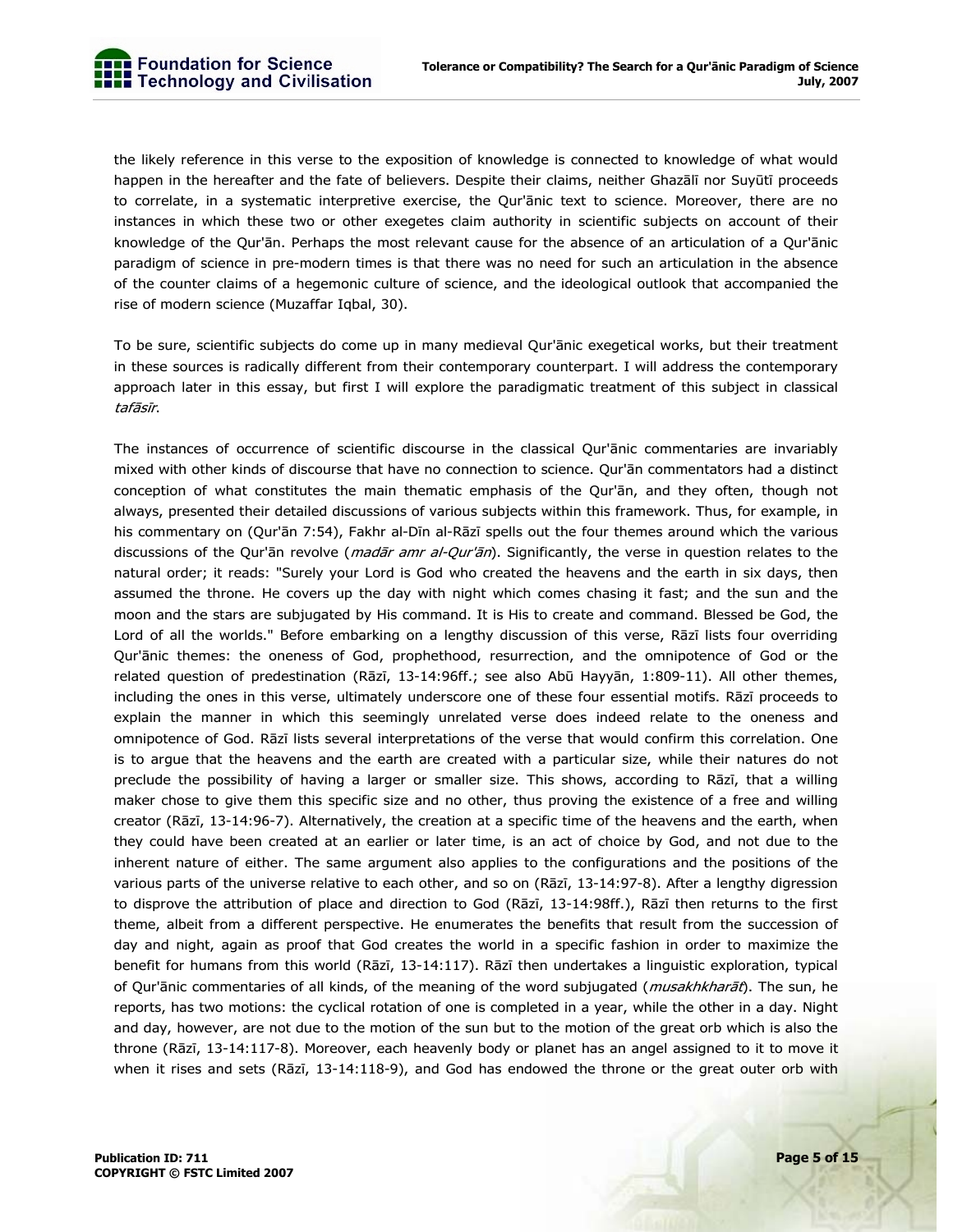

the power to influence all the other orbs, thus enabling it to move them by compulsion from east to west in opposite direction to their west to east slow motion (Rāzī, 13-14:119-120). This, according to Rāzī, is the meaning of subjugation: that orbs and planets are organized by God in a particular order, for no inherent reason of their own, so that they produce the most optimal benefits for humans (Rāzī, 13-14:120).

Rāzī's approach is typical of many other commentaries, both in its linguistic turn, and in its emphasis on the benefits of creation to humans as evidence of the existence of the willing creator. Commentaries often focus not just on the meaning and appropriateness of using certain terms, but also the logic of their order of appearance in the Qur'ān. For example, Rāzī explores the reasons why the word heavens occurs before earth in most cases where they are mentioned in the Qur'ān. Among the virtues of the heavens is that it is ornamented by God with the bright stars, the sun and the moon, as well as the throne, the pen and the preserved tablet. God also uses complementary names to refer to the heavens in order to underscore its high status. Other merits of the heaven are that they are the abode of angels where God is never disobeyed, that prayers are directed to them, hands are raised towards them in supplication, and they have perfect colour and shape. The one advantage of the heavens over the earth which invokes a common scientific view of the time is the notion that the heavenly world influences the sub-lunar world, whereas the earth is acted upon. Rāzī also lists some of the merits of the earth according to those who prefer it to the heavens, including the fact that prophets are sent in it and mosques for the worship of God are built in it (Rāzī, 1-2:106-7). The noticeable absence in this comparison is of any discussion of a natural superiority of heaven over earth, which would be the standard argument of natural philosophy. Rather than using the Qur'ān to elucidate science, or science to extract the proper meaning of the Qur'ānic text, these quasiscientific discussions often aim at explaining the order of words, and at demonstrating the linguistic, rhetorical miracles of the Qur'ān. Indeed, it is not just the creation of a perfect and wondrous world that is underscored in the commentaries, but also the fact that God refers to this creation by using words that cannot be emulated by the most eloquent humans (Rāzī, 1-2:105).

The marvel of creation is a recurrent theme of Qur'ānic commentaries. These marvels are viewed as signs of God and proofs that He exists, is All-Powerful and All-Knowing, and is the willing Creator of all being. One of the commonly cited verses which urge contemplation of the signs of the heavens and the earth is (Qur'ān 3:190-191): "In the creation of the heavens and the earth, the alteration of night and day, are signs for the wise. Those who remember (pray for) God, standing or sitting or lying on their sides, who reflect and contemplate on the creation of the heavens and the earth, (and say): Not in vain have You made them. All praise be to you, O Lord preserve us from the torment of Hell." In his commentary on this verse, Rāzī contends that the human mind is incapable of comprehending the manner in which a small leaf on a tree is created, how it is structured or how it grows; needless to say, the larger task of discovering God's wisdom in the creation of the heavens and the earth is next to impossible. One must therefore concede that the creator is beyond full comprehension. Instead, one must admit the utmost wisdom and great secrets of creation, even if there is no way of knowing what these are. Ultimately, when people reflect on the heavens and the earth, they will come to realize that their Creator did not create them in vain, but for remarkable wisdom and great secrets, and that the intellects are incapable of comprehending them (Rāzī, 8-10:137-41). Therefore, the ultimate purpose of reflection is to establish the limitations of human knowledge and its inability to comprehend creation, not to establish a scientific fact and demonstrate its correspondence with the Qur'ān. Moreover, as understood in these commentaries, the contemplation which the Qur'ānic text calls for is outside the text, in nature, and does not move back to the text, nor does it follow or correspond to any particular Qur'ānic scheme. As such, contemplation does not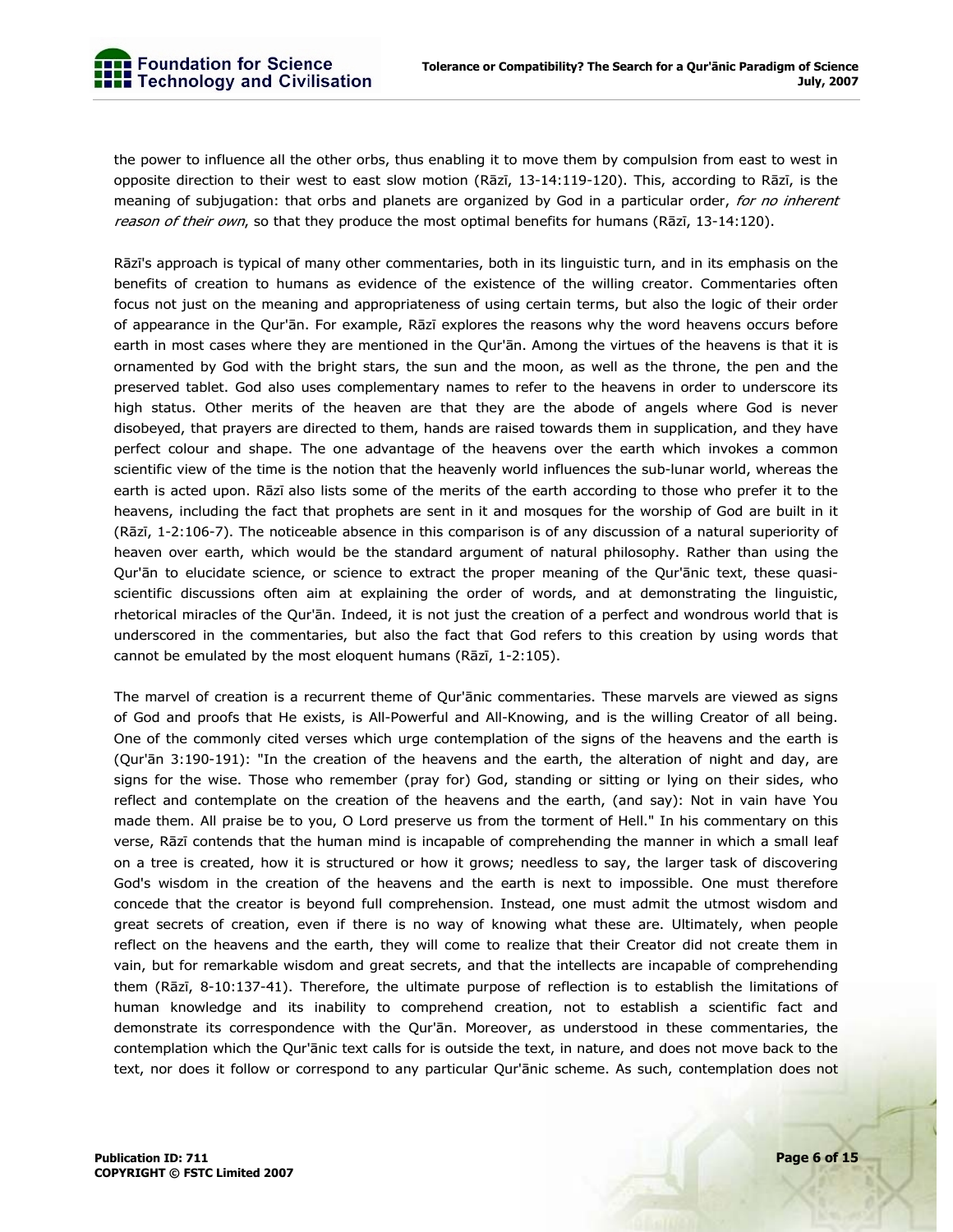

imply a correlation between science – whether natural philosophy, astronomy, or medicine – and the Qur'ān. The Qur'ān, according to these commentaries, directs people to reflect on the wisdom of creation of nature, but provides no details on the natural order or of ways of deciphering it; these details, if and when they appear in classical Qur'ānic commentaries, are drawn from the prevalent scientific knowledge of the time. A brief overview of the mode in which commentators invoke creation as evidence of God and His traits illustrates this fundamental divide between science and the Qur'ān.

As noted above, the Qur'ānic signs of creation are often classified into signs from within the self (dala'il alanfus) and those from the external world (dala'il al-ataq). Alternatively, the signs are classified into signs in the heavens, on earth, or in what falls in between. The heavenly signs include the movements of the celestial orbs, their magnitudes and positions, as well as signs specific to different components of the heavens, such as the sun, the moon and the planets. The earthly signs include minerals, plants and humans (for example, Qurtubī, 2:191-202; Abū Hayyān, 1:156f.; Rāzī, 1-2:101ff., 8-10:137, 17-18:169). The most striking feature of the discussions of these signs, especially the heavenly ones, is the mixing of some information drawn from astronomy and natural philosophy with a wealth of other non-scientific information. Thus, for example, one of the benefits of the rising and setting of the moon is that, while its rising helps night travelers find their way, its setting shelters fugitives trying to escape from their enemies. Additionally, among the signs of heavens is the fact that the shooting stars or meteors serve as missiles that drive devils away and keep them from spying on the angels in the heavens (Rāzī, 1-2:p. 108-9. See also, Qurtubī, 7:230ff, 8:38; Rāzī, 15-16:76, 17-18:37; Zamakhsharī, 1:291, 1:354-5; Abū Hayyān, 1.2:7, 2.1:49-50.) Another common feature of the commentaries on the what is often referred to as the "sign verses" is that, while the complexity and perfection of creation is, in and of itself, a sign of the wise creator, the primary proof is not just in the creation of a complex natural order, but in the benefits to humanity from this creation. A typical commentary thus focuses on the specific way that various aspects of the natural phenomena are arranged in order to maximize the benefits to humanity from them; since there is no inherent reason for the universe to be arranged in a particular fashion, then there must be a willing maker who chose to create them as such; again, the guiding principle of this creation is human benefit. Thus, it is the benefit to humans that ultimately proves the existence of a wise and willing creator. To be sure, the subjugation by God of all creation in the service of human beings serves both their needs for survival and their independence without which they cannot worship God; thus benefit is both in this world and in the hereafter (Zamakhsharī, 1:43; Abū Hayyān, 1:54). However, benefit and utility are not the ultimate purposes of creation; rather, benefit is what induces people to reflect on God's creation, recognize the magnitude of His power, and then believe in Him.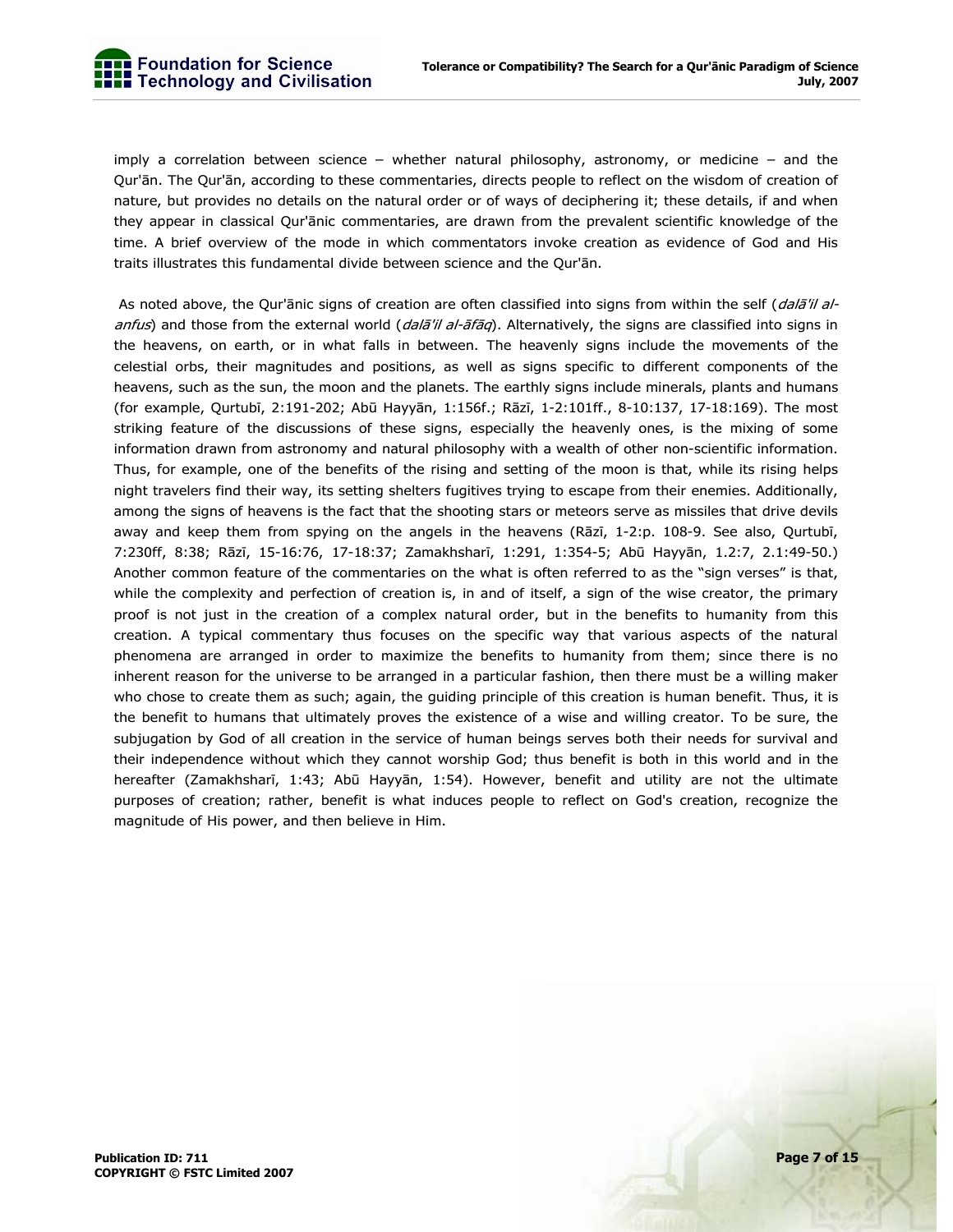

**Figure 2:** Andalusian copy of the Qur'an, from Granada, 13th century, preserved at the British Library, MS Or 12523C, ff. 14v–15 (displayed in the exhibition Sacred: Discover what we share, London, the British Library, 27 April-23 September 2007: http://www.bl.uk/sacred ). Source: http://www.bl.uk/onlinegallery/sacredtexts/spanishquran\_lg.html.

Classical commentaries often introduce elaborate discussions of scientific subjects to illustrate the idea of God's wise choice of creation as a way of maximizing human benefit. For example, in his commentary on (Qur'ān 2:22), Rāzī outlines the prerequisites for making the earth a bed (firash). After asserting that one of these prerequisites is that the earth does not move, Rāzī proceeds to prove his contention (Rāzī, 1- 2:101ff). If it were to move, the earth's motion would be either linear of circular. If it is linear, it would be falling; yet since heavier objects move faster than slower ones, then the earth would fall at a faster speed than people on its surface; as a result, they would be separated from the surface of earth and hence cannot use the earth as a bed. If, on the other hand, the earth's motion is circular, the benefit for humans from it would not be complete, since a person moving in a direction opposite to its motion would never reach his destination. Rāzī then surveys the evidence adduced by various scholars to prove that the earth is stationary. What follows is a quasi-scientific discussion which draws on but does not privilege science as the authoritative reference on this subject. Some, Rāzī reports, argue that the earth is bottomless, and thus it has no bottom to move to, which is why it does not move. This view, Rāzī contends, is wrong because all created bodies are finite. The finitude of created bodies, it should be noted, is asserted on theological and not scientific grounds. Others concede the finitude of objects, but argue that the earth is still because it is a semi sphere whose flat bottom floats on the surface of water. Rāzī rejects this argument on the grounds that even if this were true, both the earth and the water on which it floats could be moving; moreover, Rāzī wonders, why would one side of the earth be flat and the other round? Again, while Rāzī could have invoked arguments for the sphericity of the earth which are more in line with the sciences of the time, his response is notably general and not grounded in science. Irrespective of how scientific these and other arguments appear to us, from our modern perspective of science, these discussion do not reflect the prevalent scientific view of Rāzī's time. The closest he gets, however, to engaging this prevalent understanding of science is when he reports, and rejects the Aristotelian argument that the earth, by nature, seeks the center of the universe. This, Rāzī rightly notes, is the view of Aristotle and the majority of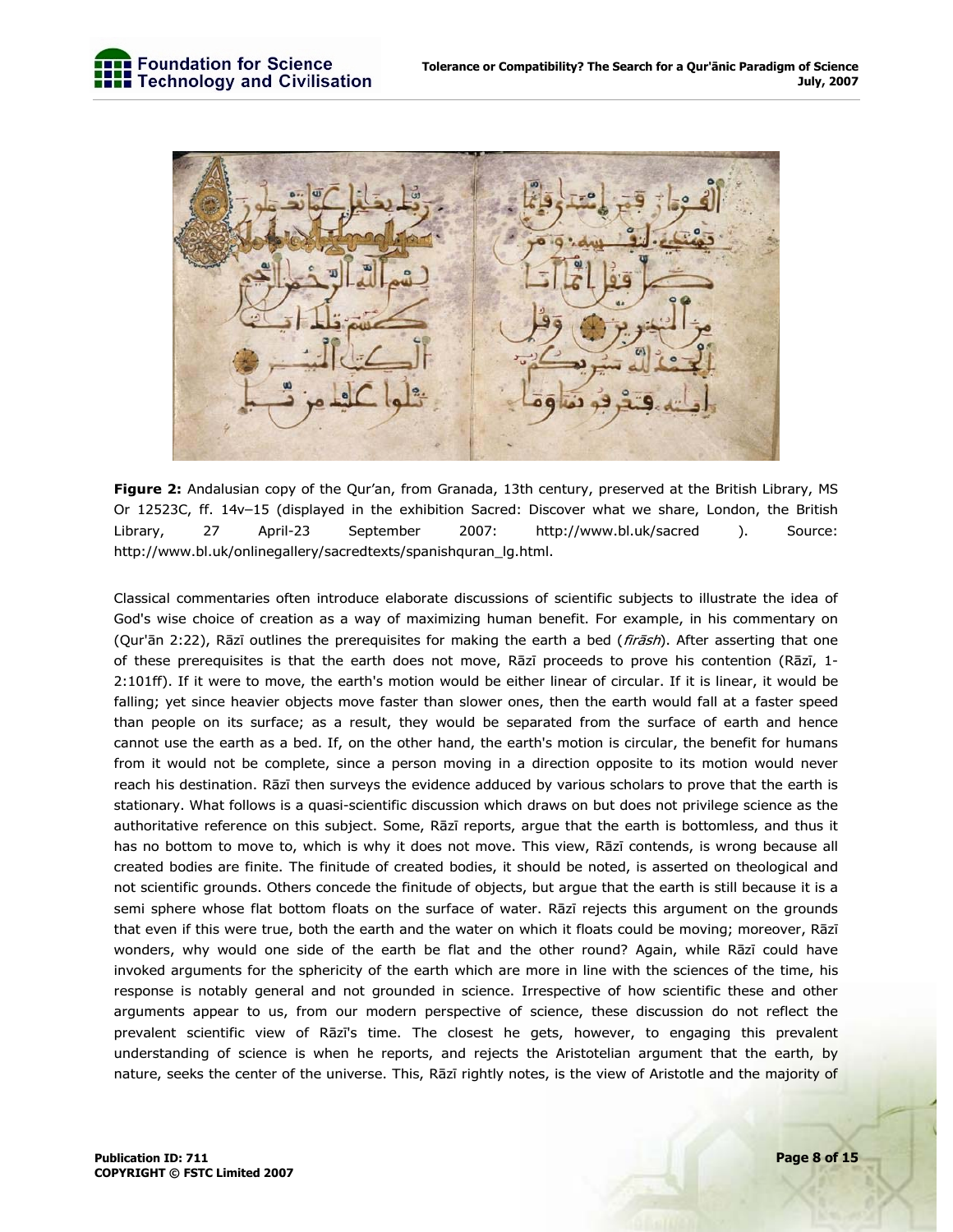his followers among the natural philosophers. Rāzī's objection to this view is on the grounds that the earth shares the trait of physicality with all other bodies in the universe, and its acquisition of a specialized trait that makes it stationary is by necessity logically contingent. Thus, it is the free volition of the maker, and not any inherent nature, that accounts for the stillness of the earth. If anything, Rāzī adds, the nature of the earth is to sink in water, and God reverses its nature so that it does not submerge in water, in order to maximize the benefit for humans from it and to make it a place over which they can reside (Rāzī, 1-2:102- 4).

This elaborate, quasi-scientific discourse which draws freely on the scientific knowledge of the time is evidently not aimed at upholding a particular scientific view of nature. Moreover, it is equally true that this discourse does not aim at making positive contributions to the accepted body of scientific knowledge. Rather, the primary purpose is to argue the contingency of created order, and its ultimate dependence on God. Nowhere in this and other classical commentaries does one encounter the notion that a certain scientific fact or theory is predicted or even favoured by the Qur'ān. Instead, these commentaries emphatically reject explanations of Qur'ānic verses that are grounded in the notion of a natural order. The sign verses serve as evidence of the creator not in the particular knowledge that they convey about nature, but in the ultimate conclusion in each and every verse that there is a choice in creation, and thus a creator who makes this choice, that the "world is created with perfect management, comprehensive determination, utter wisdom, and infinite omnipotence" (Rāzī, 1-2:109).

A related question is that of causality, which has been addressed extensively in connection to Ghazālī and, in the genre of tafsir, Robert Morrison has examined the works of Rāzī and, more so, of Nishabūrī; in both cases, Morrison has shown, intermediary causes are posited; however, regardless of their specific position on intermediary causes, discussions of the natural phenomena conforms with the general outlines of other classical commentaries in two main respects: first, in not using the Qur'ān as a source of knowledge about nature. Second, the exposition of various scientific theories and explanations is seldom done for the purpose of favouring one over the others. Rather, this exposition is usually undertaken to suggest that there are multiple possible explanations, on which the Qur'ān is neutral.

Asserting the multiplicity of possible explanations of the natural phenomena is hardly compatible with a positive scientific outlook. Classical tafāsīr, however, are full of such assertions. Most of the commentaries on the sign verses contain multiple interpretations of which only some are connected to science. While some of these interpretations are rejected, many are allowed as acceptable possibilities. In many cases, information culled from scientific discourse is countered, rather than confirmed, by what is considered acceptable alternative interpretations. For example, Qur'ān commentaries often maintain that the role of meteors is to preserve the heavens by driving away devils, or that the movement of the Sun to a resting place (tajrī li mustaqarrin lahā) refers to its movement to a point beneath the throne where it prostrates then rises again.

In a move that further clarifies his exegetical strategy, Rāzī notes in the commentary on the same verse (tajrī li mustagarrin lahā) that most commentators agree that the sky is plane and has no edges or peaks (Rāzī, 25-26:75-6). In response, however, he maintains that there is nothing in the text of the Qur'ān which suggests with certainty that the sky has to be plane and not spherical. On the other hand, Rāzī adds, "sensory evidence indicates that the sky is actually spherical, so it must be accepted." After giving some of this sensory evidence to illustrate his point, he adds that such evidence is abundant, and its proper place is

**Example 20 Foundation for Science** <mark>≣≣≣</mark> Technology and Civilisation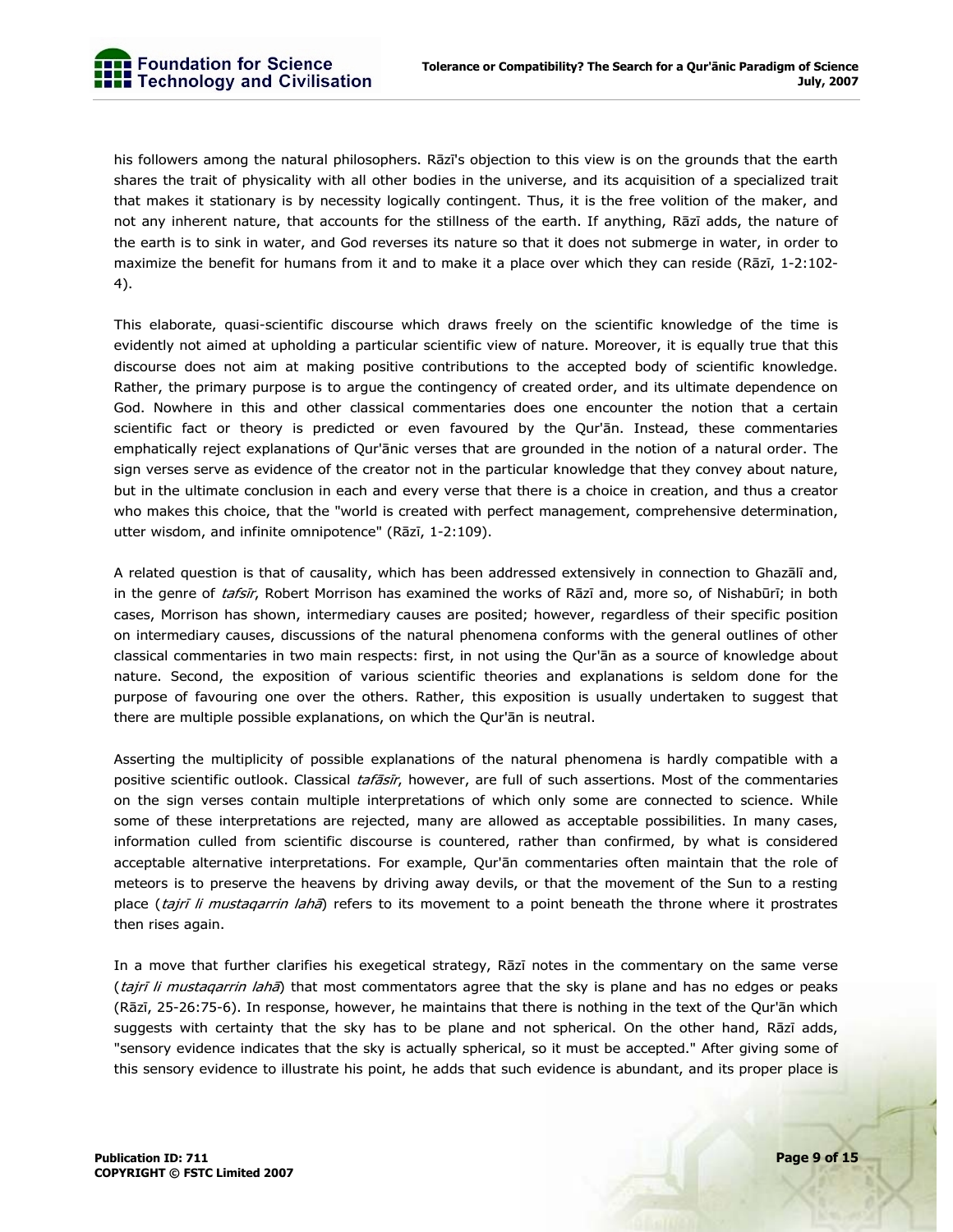

in the books of astronomy. To Rāzī, therefore, the authority on this matter is the science of astronomy, and not the Qur'ān, however understood, and the only reason he gets into this extra-Qur'ānic discussion is to undermine the claims of other commentators who wrongly extend the authority of the Qur'ān outside its proper realm.

Another aspect of Rāzī's exegetical strategy with regard to the sign verses is also revealed in the commentary on the same verse. This time, however, he takes issue with astronomers not commentators. Astronomers maintain that celestial orbs are solid spherical bodies but Rāzī contends that this is not necessarily the case. The basis for Rāzī's objection is that it is not impossible, from the standpoint of astronomy, to have an orb which is a circular plate or even an imaginary circle which the planet traces in its motion. Furthermore, it is not beyond God's power to create any of these configurations (Rāzī, 25-26:76; also see Morrison, 20-22 for the different views of Nīsābūrī). While Rāzī's interest in these quasi-scientific subjects exceeds those of other commentators, they still reflect a common attitude in classical commentaries. Scientific knowledge is freely invoked, and occasionally challenged in these commentaries. Yet the purpose of rejecting some scientific views is not to promote alternative ones, nor to assert the authority of the Qur'ān at the expense of the various fields of science. In the absence of a clear statement in the Qur'ān, one seeks answers to scientific questions in their respective fields. The contrary, however, is not true, since the text is not science. When there is an apparent conflict between a Qur'ānic text and a scientific fact, commentators do not present the Qur'ānic text as the arbiter, but simply try to explore the possibility of alternative scientific explanations and thus suggest that scientific knowledge on such points of contention is not categorical.

It follows from the above, that religious knowledge and scientific knowledge are each assigned to their own compartments. This would justify the pursuit of science, and even the use of scientific discourse in commenting on the Qur'ān, but would also limit this use. A case in point is Rāzī's contention that some ignorant people may object to his unusual use of the science of astronomy in explaining the book of God. In response, he asserts that God has filled His book with proofs of His knowledge, power and wisdom which are inferred from the conditions of the heavens and the earth. If exploring these subjects and reflecting on them were not permissible, God would not have so frequently urged humans to reflect on these signs. "The science of astronomy," adds Rāzī, "has no other meaning than reflection on how God ordered the (heavens) and created its (different parts)" (Rāzī, 13-14:121). The purpose of this exercise is not to establish correspondence between scientific verities and the Qur'ān, but simply to reflect and hence reinforce belief in the creator of the impeccable universe. This kind of reflection for the aim of belief does not produce knowledge about the natural order. Despite all of his talk about the permissibility of using astronomy in exegesis, Rāzī asserts that all creation is from God, that the planets have no influence on the sublunar world, and that the "assertion of natures, intellects, and souls in the manner advocated by philosophers and diviners is invalid" (Rāzī, 13-14:122-3). These statements by Rāzī, however, are directed primarily at fellow religious scholars and not at scientists. When discussing the religious import of the Qur'ān, commentators are urged to stay within the realm of the text, and not try to impose astronomical knowledge on it or, for that matter, feign a Qur'ānic understanding of astronomy. The Qur'ānic text to which Rāzī wants to restrict himself and his fellow commentators does not have a scientific import and does not translate into binding scientific facts. It underscores the wisdom and power behind creation but says nothing about the exact order and workings of the created world. The complexity and wondrous nature of the world reinforce belief in God, but this is not contingent on the adoption of any particular scientific view. In fact, scientific facts and theories in themselves do not provide evidence of the oneness of the Creator. Rather, it is the very fact

**July, 2007**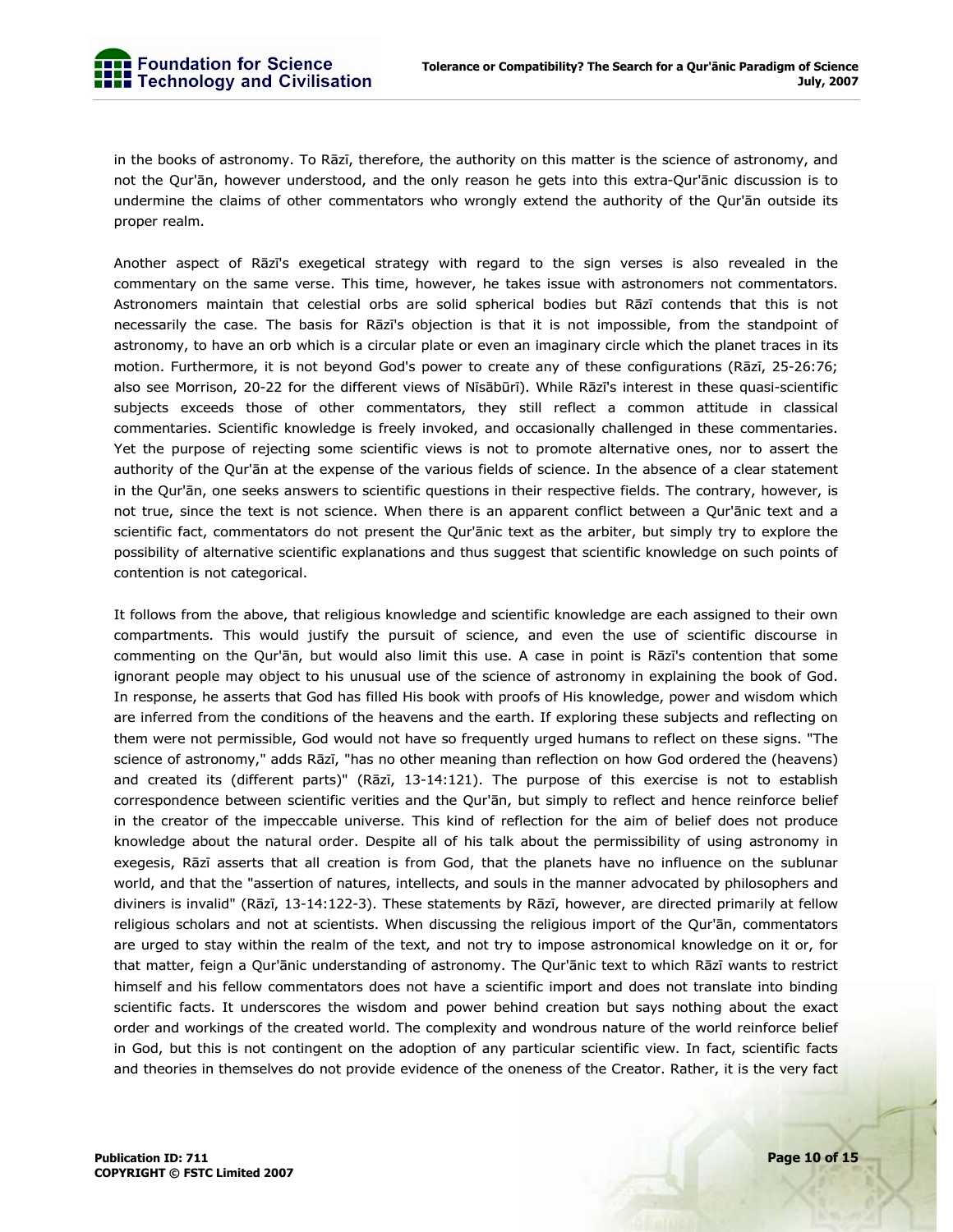

that other natural orders are possible that points to a willing maker who chooses one of these possibilities (for example, Rāzī, 21-22:161-2). According to this logic, everything in nature, however explained, as well as all scientific discoveries and facts, irrespective of their certainty, would serve as proofs for the existence of the maker. And this is the fundamental reason why, the scientific and unscientific could appear side by side in the commentaries on the Qur'ān (for example, Rāzī, 21-22:163).

As the above overview suggests, Bīrūnī's view was in conformity with the prevalent view within the discursive culture of Qur'ānic exegesis. This confluence of attitudes between scientists like Bīrūnī and Qur'ānic exegetes further suggests a conceptual separation of science and religion in the mainstream of classical Islamic culture. The same, however, cannot be said of modern Islamic discourse on science and religion and contemporary Islamic views of the relationship between the Qur'ān and science. Ironically, when Muslims were the main producers of science in the world, they did not advocate the idea of the wedding of science and religion, while the contemporary call for such a wedding is concurrent with the dwindling Muslim participation in the production of the universal culture of science. As the above cursory overview suggests, classical commentators on the Qur'ān never even hinted that the miracle of the Qur'ān is in its prediction of scientific discoveries that were made centuries after the coming of the revelation. Nor did these commentators advocate an understanding of the Qur'ān as a source of scientific knowledge. Both claims abound in contemporary Islamic discourse.

Questions of science and religion are approached in manifold ways in modern Islamic discourse. By far, however, the most common treatments of this subject maintain that many modern findings of science have been predicted, or at least alluded to, in the Qur'ān, and that these predictions constitute evidence of what is referred to as the scientific miracle  $(i'j\bar{a}z)$  of the Qur'ān (for example, Nawfal, 24). The origins of this approach can be traced back to the nineteenth century; thinkers, such as Muhammad 'Abdu and Muhammad Iqbāl (d. 1938) argued the harmony between the Qur'ān and science but did not dwell on the relationship between the two. Iqbāl, for example, passionately argued that the rise of Islam marked the birth of inductive reasoning and experimental methods, but he did not present the Qur'ān as a repository of scientific knowledge, nor did he suggest that one can arrive at scientific facts through the Qur'ān.

A more elaborate discourse on this subject was produced by other thinkers of the late  $19<sup>th</sup>$  and early 20<sup>th</sup> centuries; such as Said Nursi (1877-1960), whose interpretations were rather simplistic (Qur'ān predict aviation or electricity), but had the notable effect of influencing a large group of Turkish students and followers. Another work that marks a turning point in the same direction is Tantāwī Jawharī's twenty-sixvolume tafsīr entitled Al-Jawāhir fī Tafsīr al-Qur'ān al-Karīm. Jawharī made a point which is frequently repeated in the contemporary discourse on the Qur'ān and science, namely that the Qur'ān contains 750 verses pertaining directly and clearly to the physical universe, while on legal matters it has no more than 150 verses. Jawharī thus called on Muslims to reverse the order of interest, and to give priority to the scientific verses, especially since they were now living in the age of science (Jawharī, 2:483-4).

Once a correlation between the Qur'ān and science is asserted, it only takes a small extension of the same logic to embark on an arbitrary exercise of collecting extra-Qur'ānic facts and discoveries, and mining the Qur'ān for statements that seem to correspond to them. That these new scientific discoveries have nothing to do with the Qur'ān never hinders modern commentators who proudly present these theories as evidence of the Qur'ānic miracle. The Qur'ānic text is read with these so-called scientific facts in mind, without any recognition that this reading is itself an interpretation of the text which is conditioned by the assumptions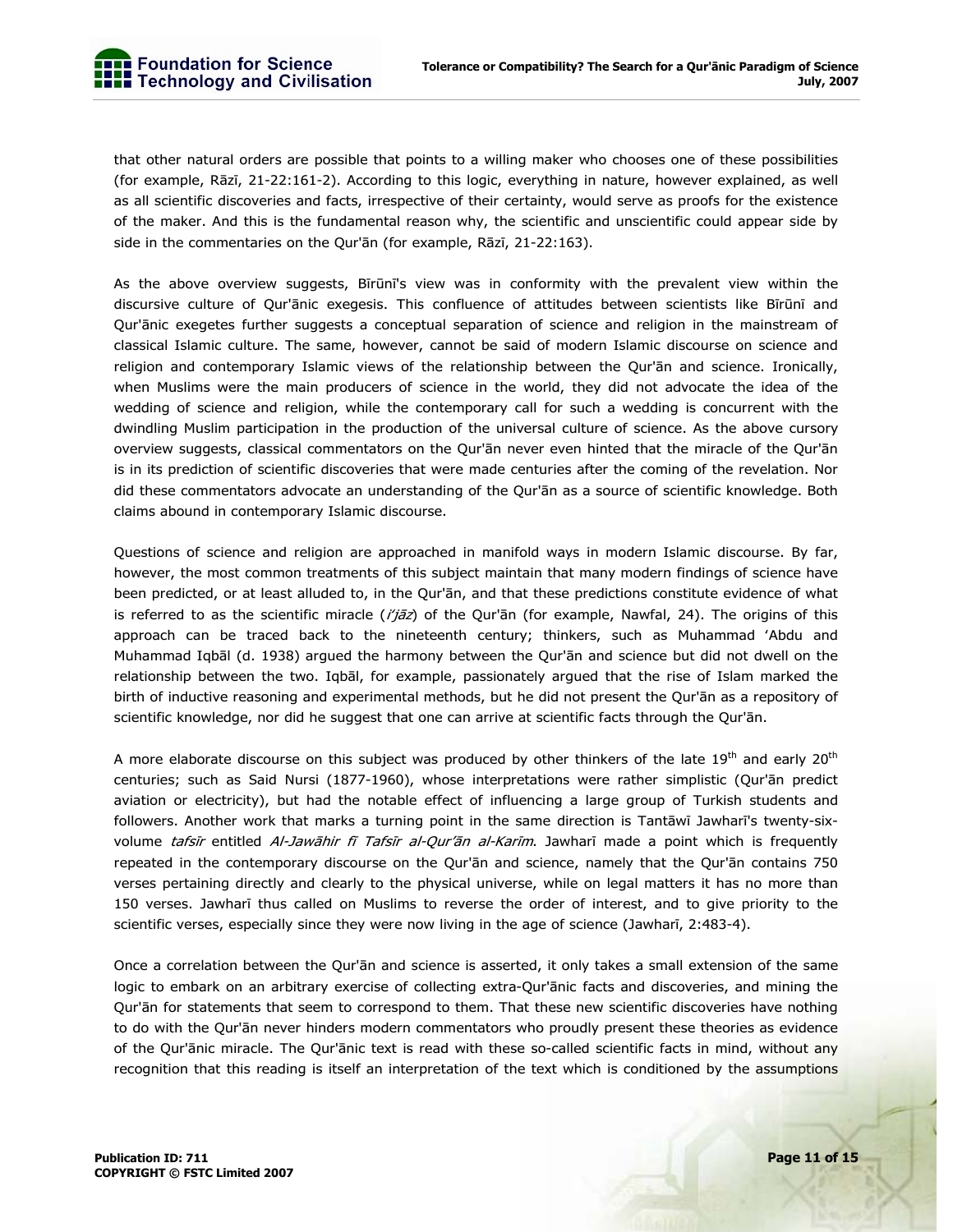of the interpreters and what they are looking for. Examples of this kind of reading include the assertion that the Qur'ān (ex. 21:31) predicts the modern discovery of the role mountains play as stabilizers (rawasi); or that the Qur'ān (ex. 21:30, "al-samāwāt wal-ardh kānatā ratgan fafatqnāhumā" ("the heavens and earth were an integrated mass then We split them") contains a condensed version of the big bang theory.

In extreme cases, this approach borders on the cultic, as in the widely circulated genre known as the ijaz raqamī or 'adadī (numerical i'jāz) of the Qur'ān. This form of numerology asserts an order to the occurrence of certain terms in the Qur'ān, which is seen as yet another numerical miracle.

The early attempts to interpret the Qur'ān and verify it in light of the discoveries of modern science received added impetus in the last decades of the twentieth century, when attempts were made to articulate the theoretical foundations of a new mode of tafsir which aims not just at providing a scientific interpretation of the Qur'ān, but also at illustrating its scientific miracles. The emergence of this mode of Qur'ānic interpretation went through several stages starting with listing the verses which admit a scientific interpretation; and moving to theorizing, by laying out the rules for this new mode of scientific tafsīr; and finally maintaining that ijaz is a manifestation of a universal cosmic truth which has been predetermined in the Qur'ān, with the subsequent assertion that scientists can find leads in the Qur'ān that would facilitate their future scientific research (Azzindānī, 35), presumably by identifying research projects or finding answers to pending scientific questions.



**Figure 3:** Beginning of Tafsir al-Qur'an by Abdullah al-Razi, vol. 7, in an Abbasid manuscript (MS 297.207, R27, v.7), a commentary on the Qur'an copied in 569 H / 1174 CE, in the library of the American University of Beirut. Source: http://ddc.aub.edu.lb/projects/jafet/manuscripts/MS297.207/index.html.

**Example 2 Foundation for Science** <mark>≣≣≣</mark> Technology and Civilisation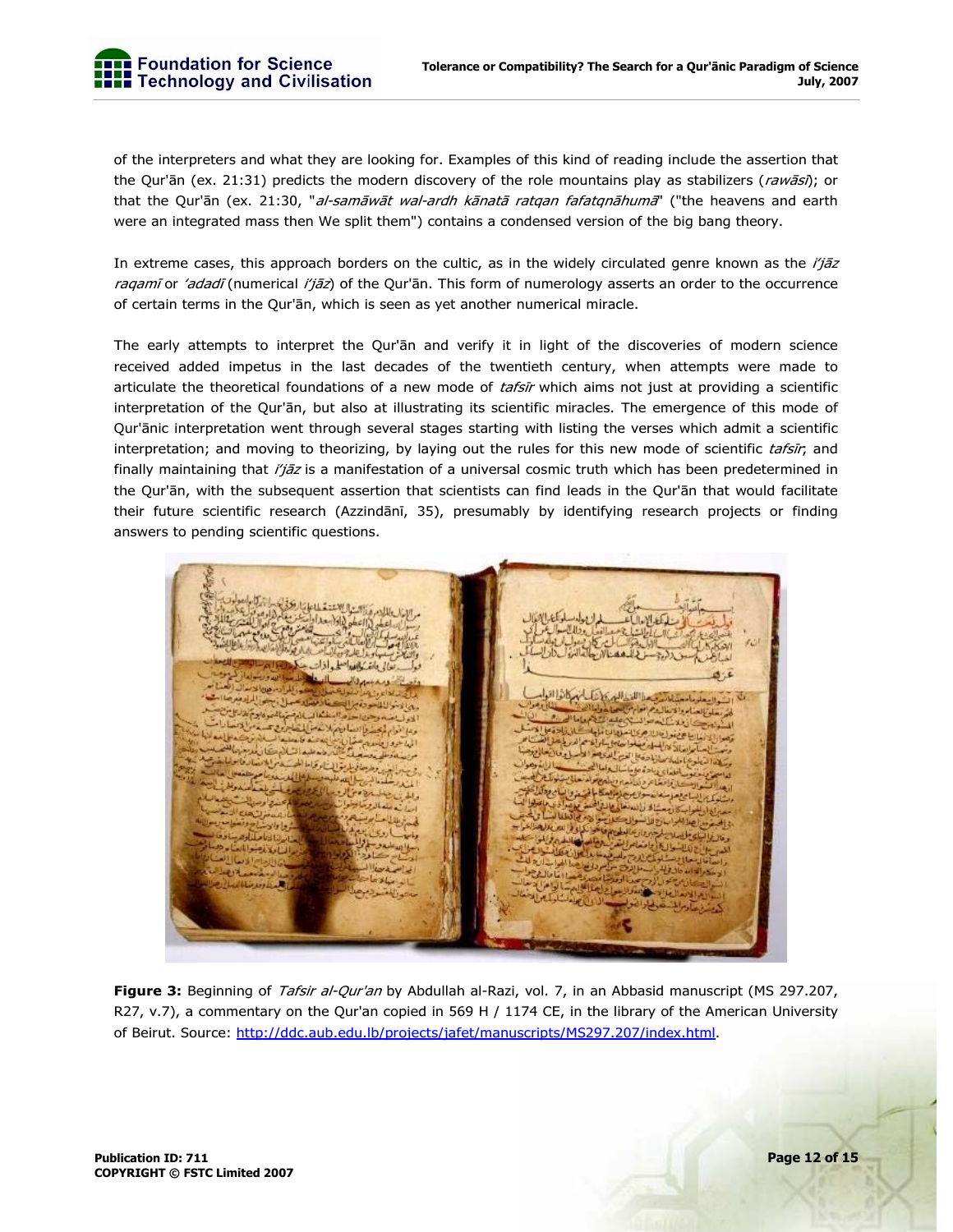

Modern discourse on Islam and science is not restricted to the above attempt to establish instances of scientific miracles in the Qur'ān. Two additional approaches have had recent influence in academic circles. The first focuses on the epistemological critique of modern science, and situates scientific knowledge in its historical and cultural contexts (Sardar, 1989; and Sardar, 1985). In opposition to the universal truth claims of modern science, this approach underscores the cultural-specificity of all forms of knowledge. This critique of science, in its manifold expressions, has been very influential among philosophers of science and, the desire to propose an Islamic epistemology notwithstanding, there is nothing specifically Islamic about it. Moreover, the content of this proposed Islamic epistemology remains undefined (Kalin, 57-62). A second approach questions the fundamentals of the metaphysical framework within which modern science operates, and attempts to articulate an alternative Islamic framework. This approach, best represented by the writings of S. H. Nasr, posits a dichotomy between ancient and modern sciences, and contends that the ancient sciences shared conceptions of sacredness and unity of knowledge (Kalin, 63ff.) Yet if the distinctive mark of this ancient metaphysical framework is in the sacredness and unity of knowledge, then it is not clear how Islamic science would be different from, for example, pagan Hellenistic science. Furthermore, as in the epistemological approach, the content of the Islamic metaphysical framework remains unclear. To be sure, both approaches are serious intellectual exercises; however, even when they strive to cite verses of the Qur'ān, they remain largely extra-Qur'ānic. Neither one of these approaches systematically engages the Qur'ānic text as a whole, or the cultural legacy which endowed the text with its specific historical meanings.

In all of its varieties, the newly constructed Islamic discourse on science is not rooted in the historical understanding of the relationship between the Qur'ān and science. On one level, this is understandable. However defined, modern science has and continues to engender multiple and intense responses among Muslims and non-Muslims alike. The challenges posed by the modern culture of science had no parallel in pre-modern societies. It is thus understandable that Islamic attitudes towards modern science would have to confront challenges that were not addressed in the classical period of Islam. Yet the desire to articulate contemporary critical concerns about science in Islamic language cannot conceal the radical departure of these modern articulations from the classical ones. In contrast to the contemporary readiness to strain and twist, and in effect manipulate, the Qur'ānic verses to endow them with a scientific meaning, classical commentators refused to subordinate the Qur'ān to an ever-changing science. In insisting on the possibility of multiple scientific explanations of the natural phenomena, classical Qur'ān commentators were able to guard the autonomy of Qur'ānic, religious knowledge not through the co-option of science but by assigning it to a separate and autonomous realm of its own.

### **Bibliography**

Abū Hayyān al-Andalusī, Al-Nahr al-Mād min al-Bahr al-Muhīt, eds. Burān al-Dinnawī and Hadyān al-Dinnawī, Beirut: Dār al-Jinān, 1987.

Wafīq Abū al-Su'ūd, I'jāzāt Hadītha 'Ilmiyya wa Raqamiyya fī al-Qur'ān, Beirut: Dār al-Ma'rifa, 1991.

Hanafi Ahmad, Al-Tafsīr al-'Ilmī li-l-Ayāt al-Kawniyya fī al-Qur'ān, third edition, Cairo: Dār al-Ma'ārif, 1980.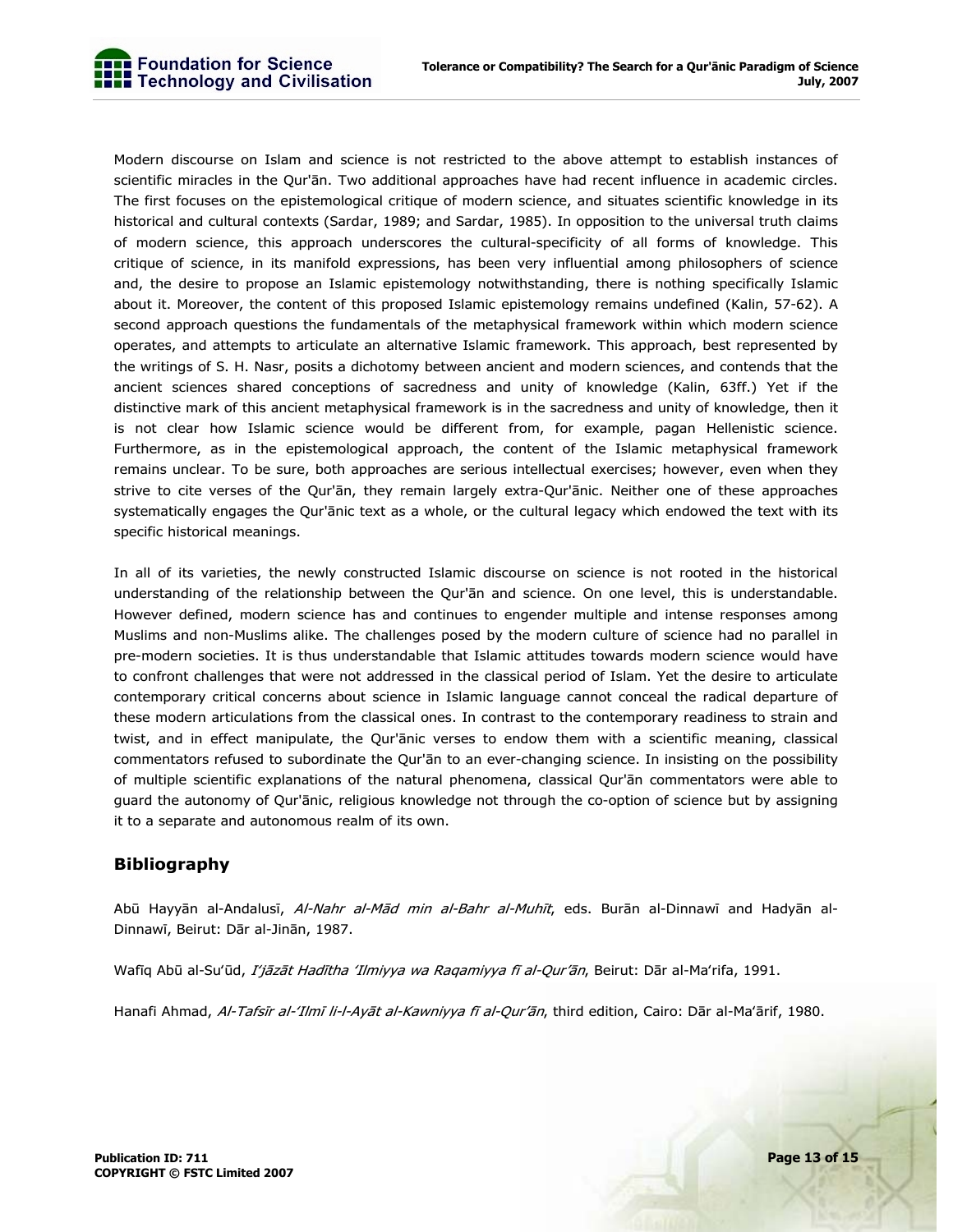Maurice Bucaille, The Bible, The Qur'an and Science. The Holy Scriptures Examined in the Light of Modern Knowledge, Translated from French by Alistair D. Pannell and the Author, Indianapolis: American Trust Publications, 1979.

Abū Rayhān al-Bīrūnī, *Tahqīq mā lil-Hind min Maqūla Maqbūla fī al-'Aql aw Mardhūla*, Haydarabad, India: Dā'irat al-Ma'ārif al-'Uthmāniyya, 1577 H./1958.

Muhammad Husayn al-Dhahabī, Al-Tafsīr wa al-Mufassirūn, 2 vols., Cairo: Maktabat Wahba, 1985. Especially volume 2, pp. 454-496.

Muhammad Iqbāl, The Reconstruction of Religious Thought in Islam, Lahore: Institute of Islamic Culture, 1982.

Muzaffar Iqbal, "Islam and Modern Science: Questions at the Interface," in Ted Peters, Muzaffar Iqbal, Syed Nomanul Haq, eds., God, Life, and the Cosmos. Christian and Islamic Perspectives, Burlington, VT: Ashgate, 2002. 3-41.

Tantāwī Jawharī, Al-Jawāhir fī Tafsīr al-Qur'ān al-Karīm, 26 vols., Cairo: Al-Halabī, 1340-1351.

Ibrahim Kalin, "Three Views of Science in the Islamic World," in Ted Peters, Muzaffar Iqbal, Syed Nomanul Haq, eds., God, Life, and the Cosmos. Christian and Islamic Perspectives, Burlington, VT: Ashgate, 2002. 43-75.

Sayyid Ahmad Khān, Tafsīr al-Qur'ān, Lahore, 1994.

Nikki Keddie, An Islamic Response to Imperialism. Political and Religious Writings of Sayyid Jamal al-Din al-Afghani, Berkeley: University of California Press, 1983.

Keith Moore, The Developing Human: Clinically Oriented Embryology. With Islamic Additions: Correlation Studies with Qur'ān and Hadīth, by Abdul Majeed Azzindani, third edition, Jeddah: Dār al-Qibla, 1983.

Robert Morrison, "The Portrayal of Nature in a Medieval Qur'ān Commentary," Studia Islamica (2002), 1-23.

Zaghloul R. El-Naggar, Sources of Scientific Knowledge: The Geographical Concepts of Mountains in the Qur'ān, Herndon, VA: The Association of Muslim Scientists and Engineers and the International Institute of Islamic Thought, 1991.

'Abd al-Razzāq Nawfal, Al-Qur'ān wa al-'Ilm al-Hadīth, Cairo: Dār al-Ma'ārif, 1959.

Said Nursi, Sozler, Istanbul: Sinan Matbaasi, 1958.

Abū 'Abd Allāh Muhammad b. Ahmad al-Ansārī al-Qurtubī, Al-Jāmi' li Ahkām al-Qur'ān, Third Edition, Cairo: Dār al-Kitāb al-'Arabī lil-Tibā'a wal-Nashr, 1387 H/1967.

Fakhr al-Dīn al-Rāzī, Al-Tafsīr al-Kabīr, Cairo: Al-Matba'a al-Bahiyya al-Misriyya, 1934-62.